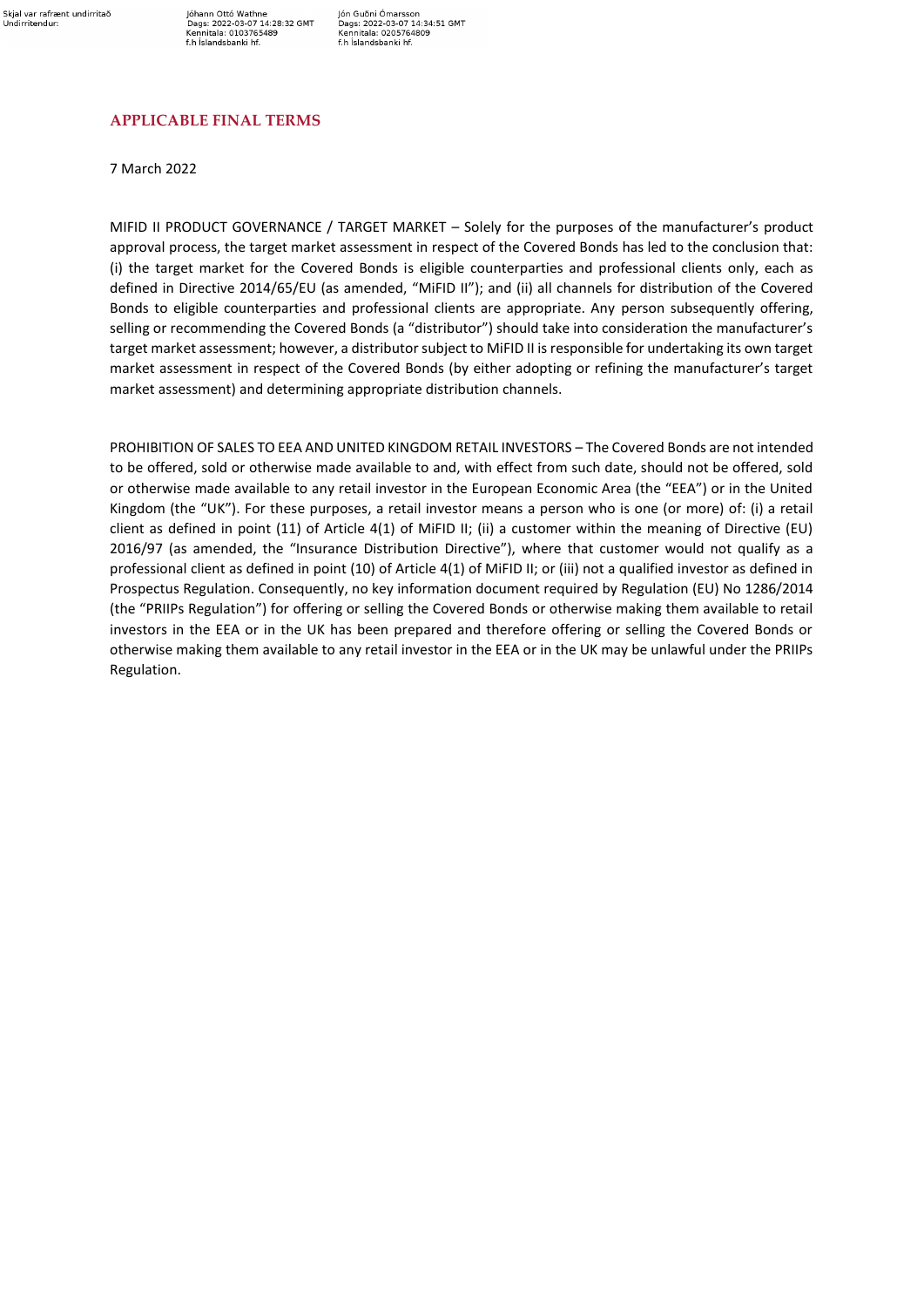#### **ÍSLANDSBANKI HF.**

#### **Legal entity identifier (LEI): 549300PZMFIQR79Q0T97**

### **Issue of ISK 10,000,000,000 Floating Rate Covered Bonds under the ISK 270,000,000,000 Covered Bond Programme**

#### **PART A – CONTRACTUAL TERMS**

Terms used herein shall be deemed to be defined as such for the purposes of the Terms and Conditions of the Covered Bonds (the **Terms and Conditions**) set forth in the Base Prospectus dated 30 June 2021 This document constitutes the Final Terms of the Covered Bonds described herein for the purposes of Article 8(2) of the Prospectus Regulation and must be read in conjunction with the Base Prospectus and any supplements if applicable which constitute a base prospectus for the purposes of the Prospectus Regulation. Full information on the Issuer, and the offer of the Covered Bonds is only available on the basis of the combination of these Final Terms, the Base Prospectus and any supplements, if applicable. Copies of said Base Prospectus and any supplements, if applicable, are available for viewing on the Issuer's webpage, <https://www.islandsbanki.is/en/landing/about/investor-relations>and at the office of the Issuer at Hagasmári 3, 201 Kópavogur, Iceland.

| 1. | Issuer:             |                                          | Íslandsbanki hf.                                 |
|----|---------------------|------------------------------------------|--------------------------------------------------|
| 2. |                     |                                          |                                                  |
|    | i.                  | Series Number:                           | 15                                               |
|    | ii.                 | Tranche Number:                          | $\mathbf{1}$                                     |
|    | iii.                | Ticker:                                  | ISB CBF 27                                       |
| З. |                     | <b>Specified Currency or Currencies:</b> | <b>ISK</b>                                       |
| 4. |                     | <b>Aggregate Nominal Amount:</b>         |                                                  |
|    | i.                  | Series:                                  | 10,000,000,000                                   |
|    | ii.                 | Tranche:                                 | 10,000,000,000                                   |
|    |                     |                                          |                                                  |
| 5. | <b>Issue Price:</b> |                                          | 100.00 per cent. of the Aggregate Nominal Amount |
| 6. |                     | <b>Specified Denominations:</b>          | 20,000,000                                       |
| 7. |                     |                                          |                                                  |
|    | i.                  | <b>Issue Date:</b>                       | 10 March 2022                                    |
|    | ii.                 | Interest Commencement Date:              | <b>Issue Date</b>                                |
| 8. |                     |                                          |                                                  |
|    | i.                  | <b>Maturity Date:</b>                    | 10 May 2027                                      |
|    | ii.                 | <b>Extended Maturity Date:</b>           | Applicable                                       |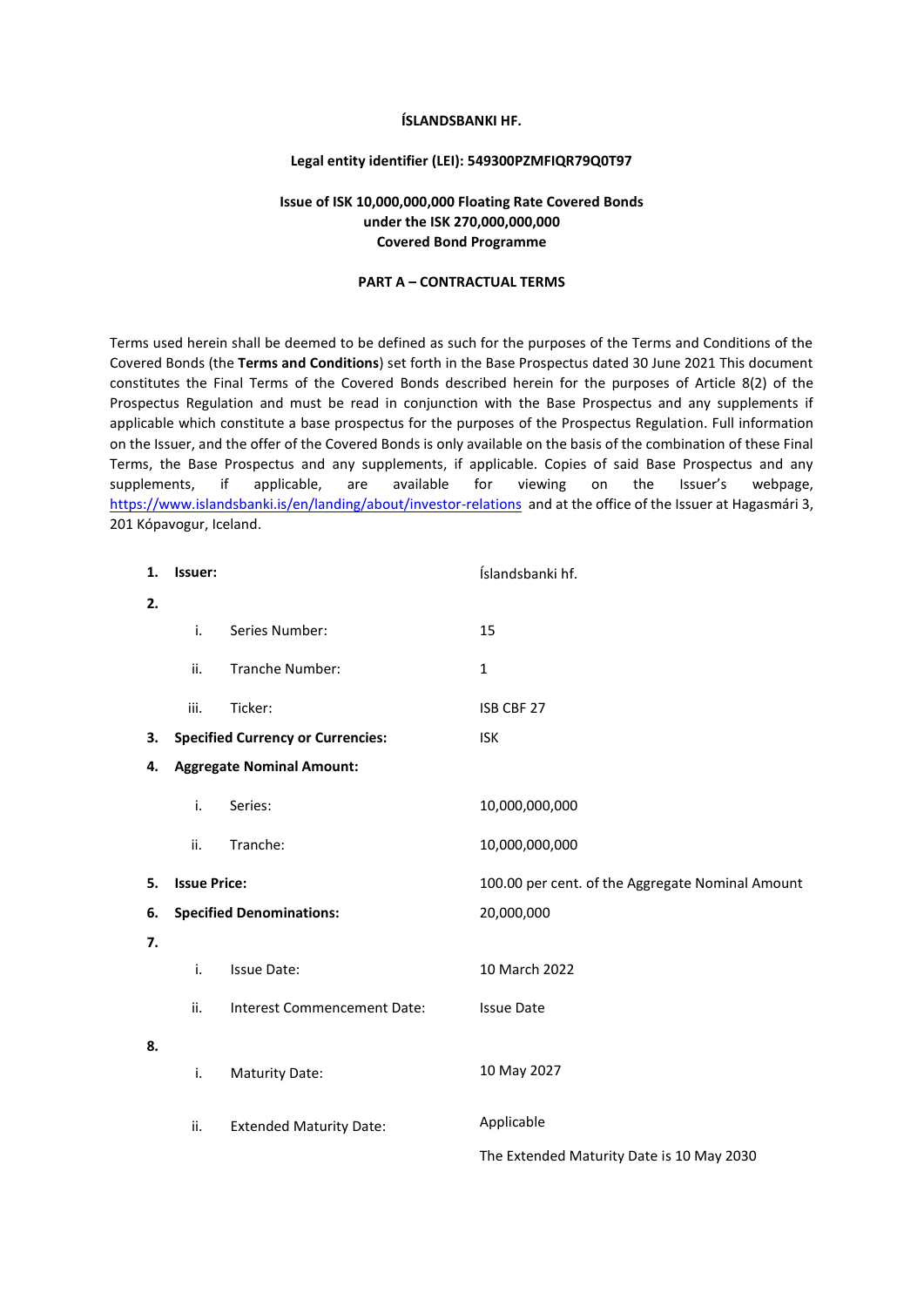| 9.                                                                                                                                                             |                                                                      |                                                                                 |                                 |  |  |
|----------------------------------------------------------------------------------------------------------------------------------------------------------------|----------------------------------------------------------------------|---------------------------------------------------------------------------------|---------------------------------|--|--|
|                                                                                                                                                                | i.                                                                   | Interest Basis to Maturity Date:                                                | REIBOR 1M + 0,40% Floating Rate |  |  |
|                                                                                                                                                                | ii.                                                                  | Interest Basis from Maturity Date to<br><b>Extended Maturity Date:</b>          | REIBOR 1M + 0,40% Floating Rate |  |  |
|                                                                                                                                                                |                                                                      | 10. Redemption/Payment Basis:                                                   | Redemption at par               |  |  |
|                                                                                                                                                                | i.                                                                   | Payment Basis:                                                                  | Not Applicable                  |  |  |
|                                                                                                                                                                | ii.                                                                  | <b>Instalment Amounts:</b>                                                      | Not Applicable                  |  |  |
|                                                                                                                                                                | iii.                                                                 | <b>Instalment Dates:</b>                                                        | Not Applicable                  |  |  |
|                                                                                                                                                                | 11. Change                                                           | of<br><b>Interest</b><br><b>Basis</b><br>or<br><b>Redemption/Payment Basis:</b> | Not Applicable                  |  |  |
|                                                                                                                                                                | 12. Call Option:                                                     |                                                                                 | Not Applicable                  |  |  |
|                                                                                                                                                                |                                                                      | 13. Status of the Covered Bonds:                                                | Senior                          |  |  |
|                                                                                                                                                                |                                                                      | 14. Approval for issuance of the Covered Bonds:                                 |                                 |  |  |
|                                                                                                                                                                |                                                                      | Date of Board approval for issuance of<br>Covered Bonds obtained:               | 1 December 2021                 |  |  |
|                                                                                                                                                                |                                                                      | 15. Method of distribution:                                                     | Non-syndicated                  |  |  |
|                                                                                                                                                                | <b>PROVISIONS RELATING TO INFLATION LINKED ANNUITY COVERED BONDS</b> |                                                                                 |                                 |  |  |
|                                                                                                                                                                |                                                                      | 16. Inflation Linked Annuity Covered Bonds:                                     | Not Applicable                  |  |  |
| PROVISIONS RELATING TO INFLATION LINKED EQUAL PRINCIPAL PAYMENT COVERED BONDS INCLUDING<br><b>COVERED BONDS WITH ONE PAYMENT OF PRINCIPAL ON MATURITY DATE</b> |                                                                      |                                                                                 |                                 |  |  |
|                                                                                                                                                                |                                                                      | 17. Inflation Linked Equal Principal Payment<br><b>Covered Bonds:</b>           | Not Applicable                  |  |  |
|                                                                                                                                                                |                                                                      |                                                                                 |                                 |  |  |

# **PROVISIONS RELATING TO INTEREST (IF ANY) PAYABLE**

**18. Fixed Rate Covered Bond Provisions:** Not Applicable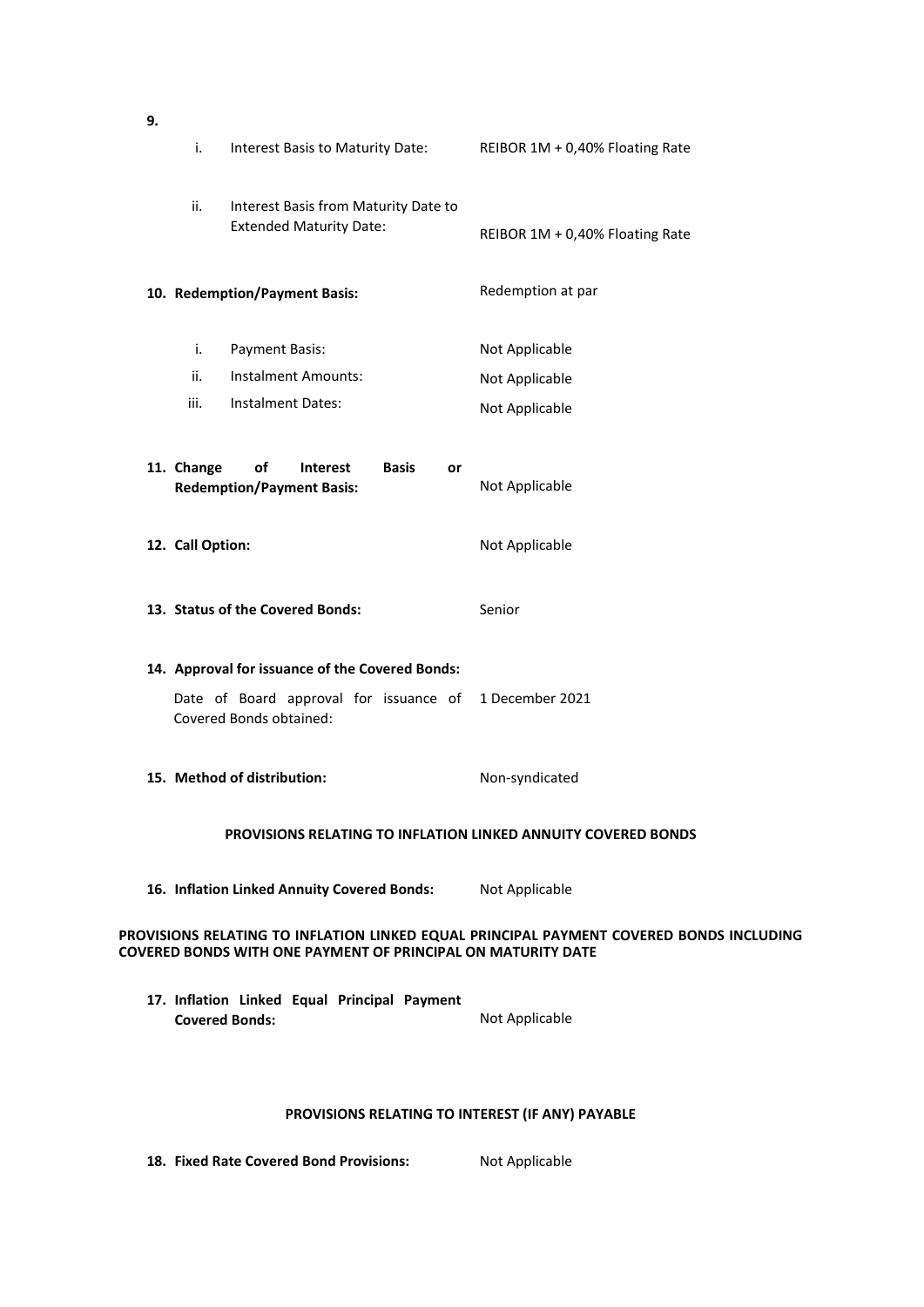|       | 19. Floating Rate Covered Bond Provisions:                                                                                                                                                                              | Applicable                                                                                                                                      |
|-------|-------------------------------------------------------------------------------------------------------------------------------------------------------------------------------------------------------------------------|-------------------------------------------------------------------------------------------------------------------------------------------------|
| i.    | Specified Period(s)/Specified<br>Interest Payment Dates:                                                                                                                                                                | The 10 <sup>th</sup> day in every month each year up to and<br>including the Maturity Date. First Interest Payment<br>Date being 10 April 2022. |
| ii.   | <b>Business Day Convention:</b>                                                                                                                                                                                         | Modified Following Business Day Convention                                                                                                      |
| iii.  | Additional Business Centre(s):                                                                                                                                                                                          | Reykjavík                                                                                                                                       |
| iv.   | Manner in which the Rate of<br>Interest and Interest Amount is to<br>be determined:                                                                                                                                     | Screen Rate Determination                                                                                                                       |
| ν.    | Party responsible for calculating the<br>Rate of Interest and Interest<br>Amount:                                                                                                                                       | Issuer                                                                                                                                          |
| vi.   | <b>Screen Rate Determination:</b>                                                                                                                                                                                       |                                                                                                                                                 |
|       | - Reference Rate:                                                                                                                                                                                                       | 1-month REIBOR                                                                                                                                  |
|       | - Interest Determination Date(s):                                                                                                                                                                                       | Two business days prior to the start of each<br>Interest Period                                                                                 |
|       | - Relevant Screen Page:                                                                                                                                                                                                 | https://www.cb.is/other/key-interest-rate/                                                                                                      |
| vii.  | ISDA Determination:                                                                                                                                                                                                     |                                                                                                                                                 |
|       | - Floating Rate Option:                                                                                                                                                                                                 | Not Applicable                                                                                                                                  |
|       | - Designated Maturity:                                                                                                                                                                                                  | Not Applicable                                                                                                                                  |
|       | - Reset Date:                                                                                                                                                                                                           | Not Applicable                                                                                                                                  |
| viii. | Margin(s) to Maturity Date:                                                                                                                                                                                             | 0,40% per cent. per annum                                                                                                                       |
| ix.   | Margin(s) from Maturity Date to<br><b>Extended Maturity Date:</b>                                                                                                                                                       | 0,40% per cent. per annum                                                                                                                       |
| x.    | Minimum Rate of Interest:                                                                                                                                                                                               | Not Applicable                                                                                                                                  |
| xi.   | Maximum Rate of Interest:                                                                                                                                                                                               | Not Applicable                                                                                                                                  |
| xii.  | Day Count Fraction:                                                                                                                                                                                                     | Actual/360                                                                                                                                      |
| xiii. | Fallback provisions, rounding<br>provisions and any other terms<br>relating to the method of calculating<br>interest on Floating Rate Covered<br>Bonds, if different from those set<br>out in the Terms and Conditions: | Not Applicable                                                                                                                                  |

# **20. Zero Coupon Covered Bond Provisions:** Not Applicable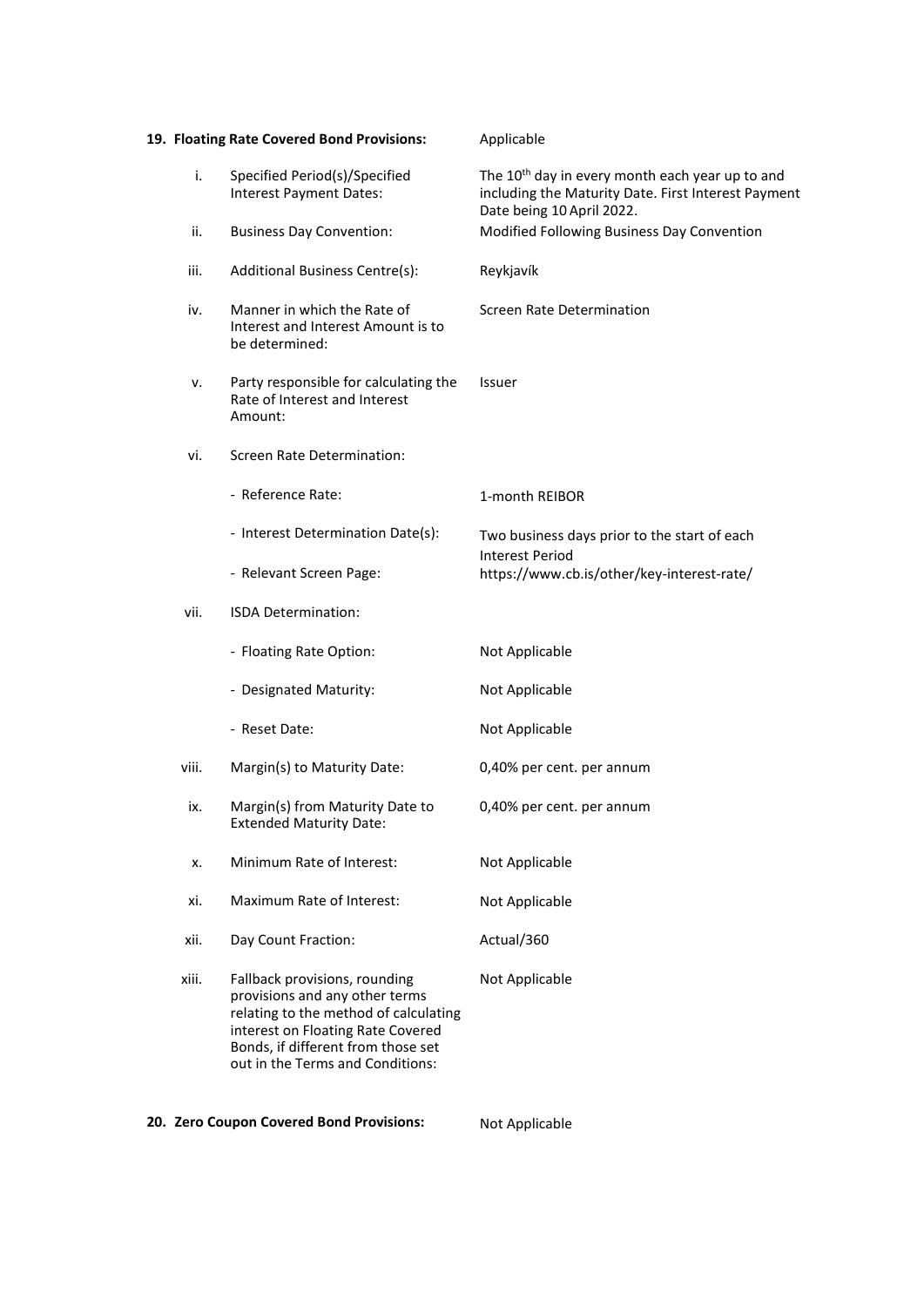## **PROVISIONS RELATING TO REDEMPTION**

| 21. Issuer Call:             |                                                                                                                                                                                                                                                                                                                        | Not Applicable                |
|------------------------------|------------------------------------------------------------------------------------------------------------------------------------------------------------------------------------------------------------------------------------------------------------------------------------------------------------------------|-------------------------------|
| Bond:                        | 22. Final Redemption Amount of each Covered                                                                                                                                                                                                                                                                            | Not Applicable                |
|                              | <b>GENERAL PROVISIONS APPLICABLE TO THE COVERED BONDS</b>                                                                                                                                                                                                                                                              |                               |
|                              | 23. New Global Covered Bond:                                                                                                                                                                                                                                                                                           | No                            |
|                              | 24. Form of Covered Bonds:                                                                                                                                                                                                                                                                                             | VS System Covered Bonds       |
|                              | 25. Additional Financial Centre(s) or other<br>special provisions relating to Payment Days:                                                                                                                                                                                                                            | Not Applicable                |
|                              | 26. Talons for future Coupons or Receipts to be<br>attached to definitive Covered Bonds (and<br>dates on which such Talons mature):                                                                                                                                                                                    | No                            |
|                              | 27. Details relating to Partly Paid Covered<br><b>Bonds: amount of each payment comprising</b><br>the Issue Price and date on which each<br>payment is to be made and consequences of<br>failure to pay, including any right of the<br><b>Issuer to forfeit the Covered Bonds and</b><br>interest due on late payment: | Not Applicable                |
| 28. Details<br><b>Bonds:</b> | relating to Instalment Covered                                                                                                                                                                                                                                                                                         |                               |
| i.                           | Instalment Amount(s):                                                                                                                                                                                                                                                                                                  | Not Applicable                |
| ii.                          | Instalment Date(s):                                                                                                                                                                                                                                                                                                    | Not Applicable                |
|                              | 29. Redenomination applicable:                                                                                                                                                                                                                                                                                         | Redenomination not applicable |
|                              | 30. Other final terms:                                                                                                                                                                                                                                                                                                 | Not Applicable                |

# **DISTRIBUTION**

# **31.**

| iii. | If syndicated, names of Managers: | Not Applicable |
|------|-----------------------------------|----------------|
| iv.  | Stabilising Manager (if any):     | Not applicable |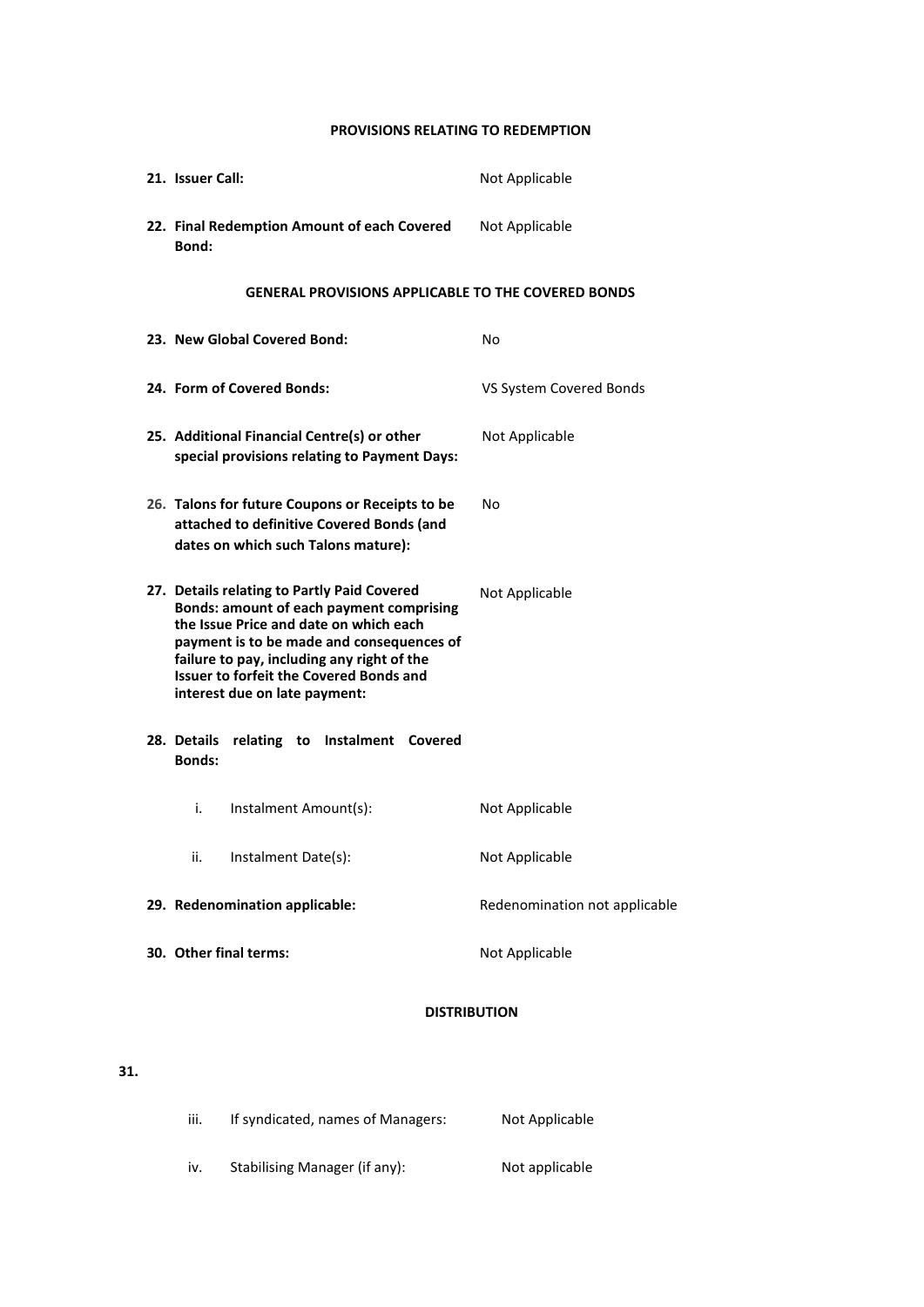| Íslandsbanki hf.<br>32. If non-syndicated, name of relevant Dealer: |  |
|---------------------------------------------------------------------|--|
|---------------------------------------------------------------------|--|

**33. Additional selling restrictions:** Not Applicable

#### **LISTING AND ADMISSION TO TRADING APPLICATION**

These Final Terms comprise the final terms required to list and have admitted to trading the issue of Covered Bonds described herein pursuant to the ISK 270,000,000,000 Covered Bond Programme of Íslandsbanki hf.

#### **RESPONSIBILITY**

The Issuer accepts responsibility for the information contained in these Final Terms.

Signed on behalf of the Issuer:

By: 

*Duly authorised*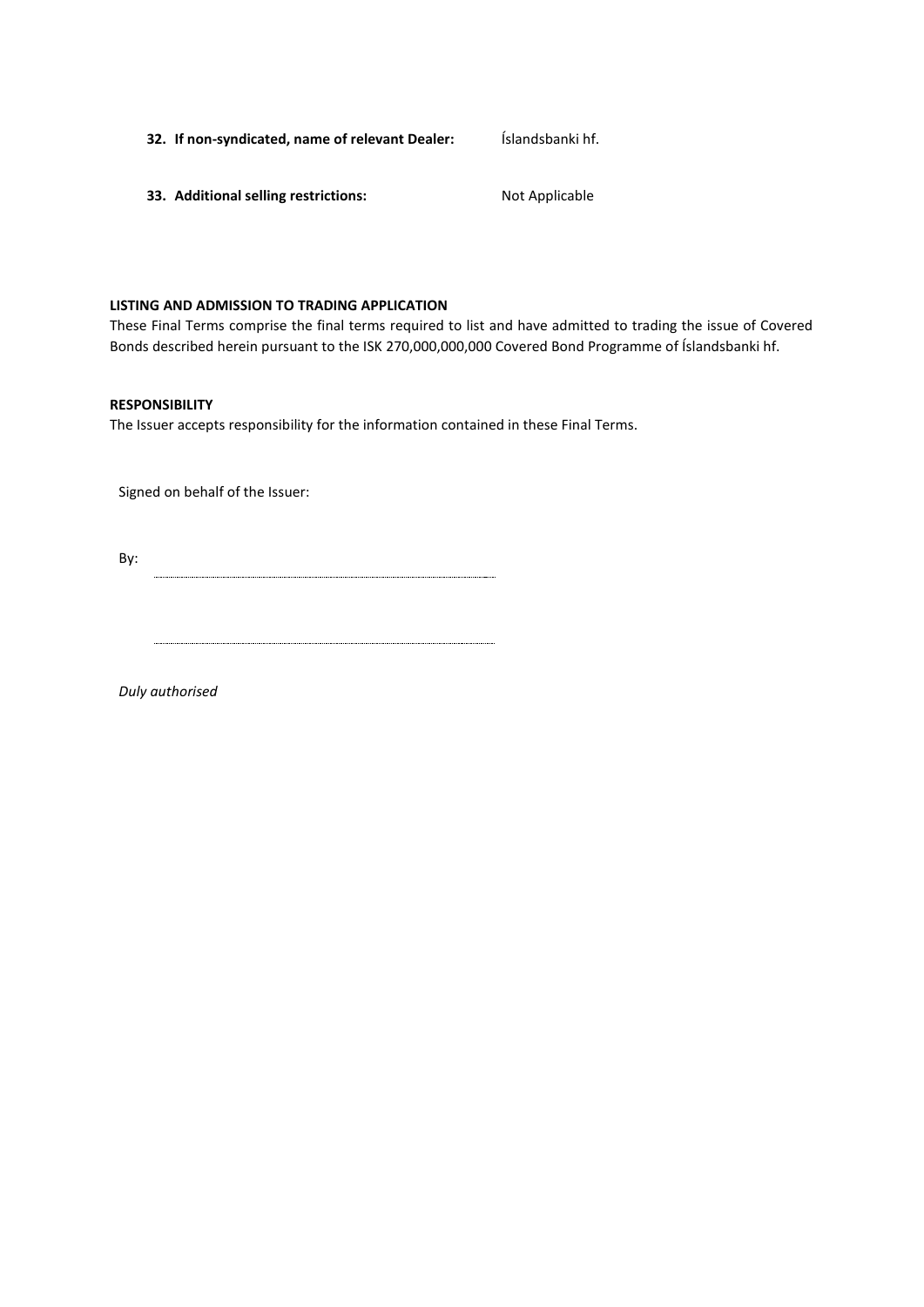#### **PART B – OTHER INFORMATION**

#### **1. LISTING**

|                 | ۱.  | Listing:              | NASDAQ Iceland                                                                                                                    |
|-----------------|-----|-----------------------|-----------------------------------------------------------------------------------------------------------------------------------|
|                 | ii. | Admission to trading: | Application has been made for the Covered Bonds to<br>be admitted to trading on Nasdaq Iceland with effect<br>from the issue date |
| 2. RATING       |     |                       | Not Applicable                                                                                                                    |
| 3. NOTIFICATION |     |                       | Not Applicable                                                                                                                    |

#### **4. INTERESTS OF NATURAL AND LEGAL PERSONS INVOLVED IN THE ISSUE**

Save for any fees payable to the Dealer, so far as the Issuer is aware, no person involved in the issue of the Covered Bonds has an interest material to the issue.

#### **5.USE OF PROCEEDS, ESTIMATED NET PROCEEDS AND TOTAL EXPENSES**

|      | Use of proceeds:          | For general funding purposes of the Issuer |
|------|---------------------------|--------------------------------------------|
| ii.  | Estimated net proceeds:   | ISK 9.999.150.000                          |
| iii. | Estimated total expenses: | ISK 850,000                                |

#### **6. YIELD** (*Fixed Rate Covered Bonds only)*

Indication of yield: Not Applicable

#### **7.HISTORIC INTEREST RATES** (*Floating Rate Covered Bonds Only*)

Not Applicable

**8. PERFORMANCE OF CPI, EXPLANATION OF EFFECT ON VALUE OF INVESTMENT AND ASSOCIATED RISKS AND OTHER INFORMATION CONCERNING THE UNDERLYING** *(Inflation Linked Annuity Covered Bonds and Inflation Linked Equal Principal Payment Covered Bonds Only)*

The general cash-flow of the Covered Bonds is determined in real terms on the Issue Date. The nominal value of each future payment depends on the development of the CPI as demonstrated by the formula in paragraph 16 and 17 of Part A of this Final Terms.

Information about the CPI can be obtained from the website of Statistics of Iceland, <https://www.statice.is/statistics/economy/prices/consumer-price-index/>.